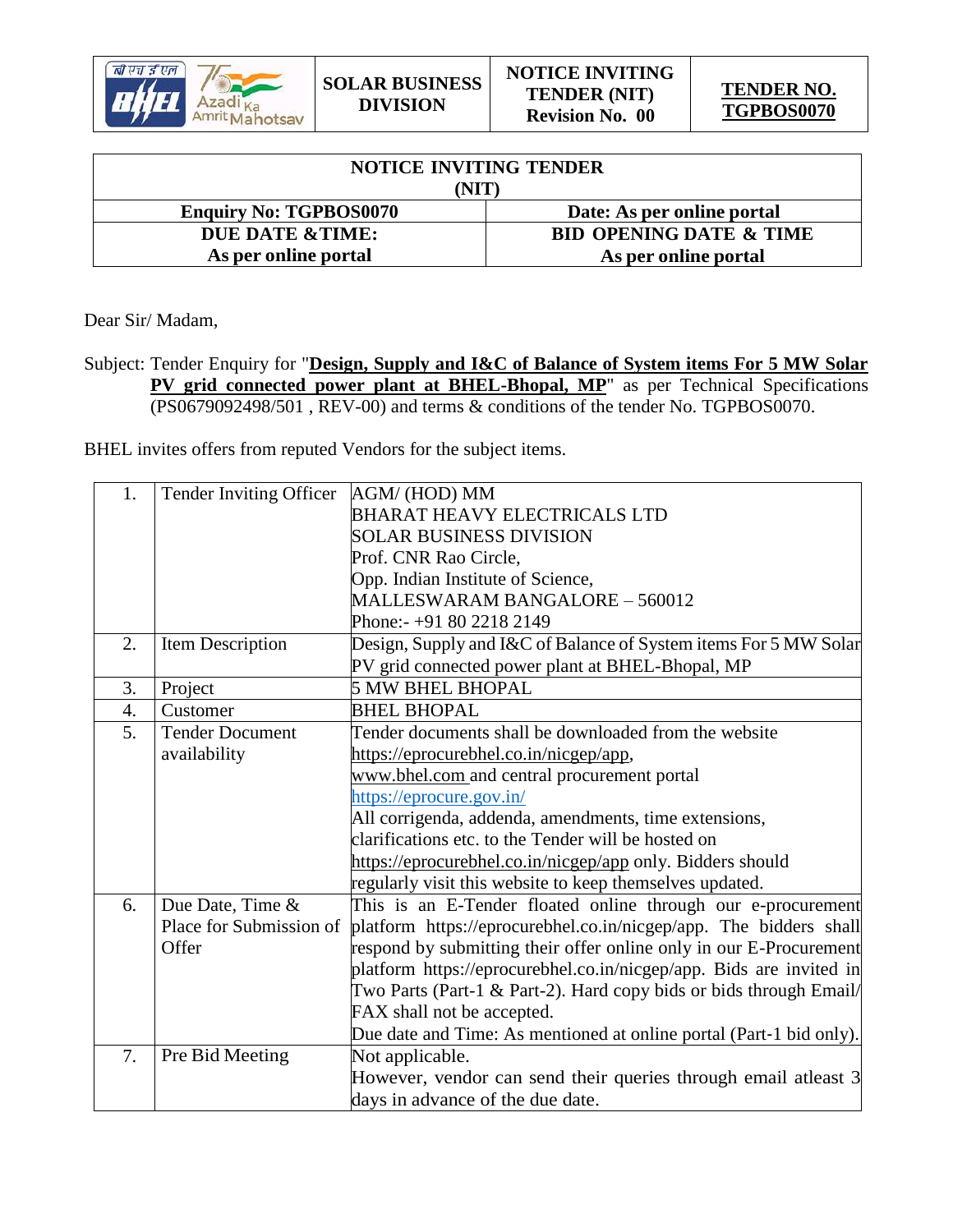

| 8. | Mode of Submission of | The Tender shall be submitted in two Parts in our E-Procurement                                                           |
|----|-----------------------|---------------------------------------------------------------------------------------------------------------------------|
|    | Tender                | Platform https://eprocurebhel.co.in/nicgep/app on or before the due                                                       |
|    |                       | date & time, as follows:                                                                                                  |
|    |                       |                                                                                                                           |
|    |                       | PART-1: Pre-Qualification, Technical and Commercial Terms &                                                               |
|    |                       | <b>Conditions Bid:</b>                                                                                                    |
|    |                       | Comprising of following:                                                                                                  |
|    |                       | Compliance to addendum/corrigendum to the tender (if<br>i.                                                                |
|    |                       | any)                                                                                                                      |
|    |                       | Documents in support of Pre-Qualification<br>ii.                                                                          |
|    |                       | Requirements- Technical & Financial (Mandatory)                                                                           |
|    |                       | Notice Inviting Tender, NIT (Mandatory)<br>iii.                                                                           |
|    |                       | General conditions of contract, GCC along with its<br>iv.                                                                 |
|    |                       | annexures (Mandatory)                                                                                                     |
|    |                       | Special conditions of contract, SCC along with<br>V.                                                                      |
|    |                       | annexures/appendix (Mandatory)                                                                                            |
|    |                       | Technical offer, comprising of technical specification and<br>vi.                                                         |
|    |                       | other documents as asked in technical specifications e.g.                                                                 |
|    |                       | drawings, QAP, test report etc. (Mandatory)                                                                               |
|    |                       | Annexure-III to GCC (Declaration about completeness of<br>vii.                                                            |
|    |                       | price) (Mandatory)                                                                                                        |
|    |                       | viii. Annexure-XII to GCC (Mandatory). NO DEVIATION                                                                       |
|    |                       | CERTIFICATE" shall be submitted in case of no                                                                             |
|    |                       | deviations. Deviations (if any) with cost of withdrawal shall                                                             |
|    |                       | be indicated under Annexure-II to GCC (Rev.00).                                                                           |
|    |                       | Annexure-XIII to GCC (declaration by authorized signatory<br>ix.                                                          |
|    |                       | of bidder) - (Mandatory)                                                                                                  |
|    |                       | Un-priced copy of Annexure-II, cost of withdrawal of<br>X.                                                                |
|    |                       | deviation (Mandatory). "Quoted" to be indicated under the                                                                 |
|    |                       | column "Cost of Withdrawal of Deviation" for each                                                                         |
|    |                       | deviation mentioned in this format. In case "Quoted" is not                                                               |
|    |                       | indicated against any deviation, cost of withdrawal for that                                                              |
|    |                       | deviation shall be considered as NIL.                                                                                     |
|    |                       | Un-Priced bid (Quoted to be mentioned for each line item<br>xi.                                                           |
|    |                       | against all applicable columns).                                                                                          |
|    |                       | Duly filled in signed & stamped Integrity Pact as per the<br>xii.<br>Integrity Pact Format (pre-signed by BHEL) enclosed. |
|    |                       | PART-2: Price Bid                                                                                                         |
|    |                       | Price bid.<br>i.                                                                                                          |
|    |                       | Cost of withdrawal of deviation as per Annexure-II.<br>ii.                                                                |
|    |                       | Duly filled in price bid with seal $\&$ signature shall be submitted                                                      |
|    |                       | under this Part. Price shall be indicated for all items of the Tender                                                     |
|    |                       | separately against respective line item. All applicable taxes, duties,                                                    |
|    |                       | levies and freight charges shall be indicated in the Price bid.                                                           |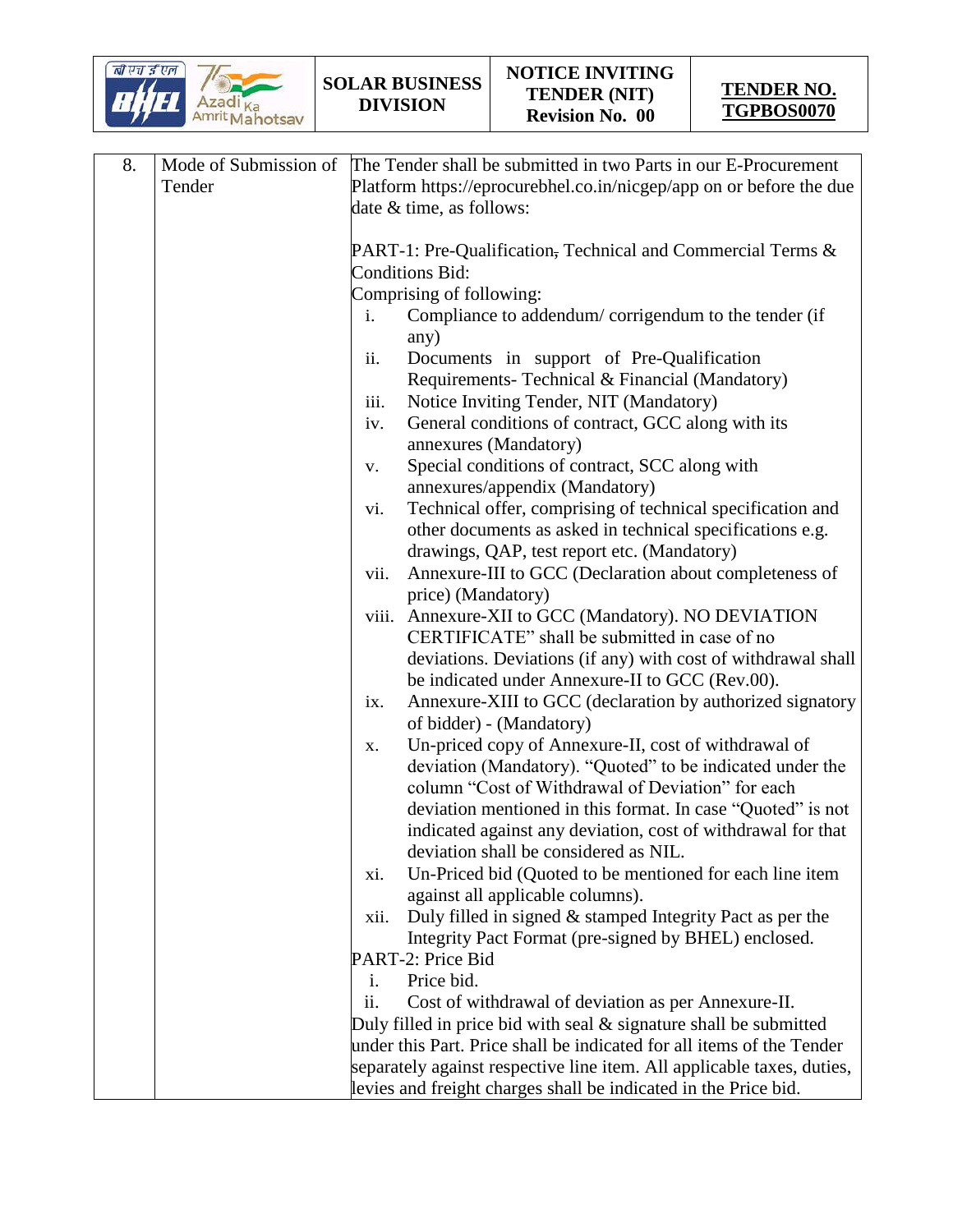

| 9.  | Date and Time of            | First the <b>Part-1</b> bid will be opened on <b>date and time as</b>                                            |
|-----|-----------------------------|------------------------------------------------------------------------------------------------------------------|
|     | BidOpening.                 | mentioned in online portal.                                                                                      |
|     |                             |                                                                                                                  |
|     |                             | Price Bid (Part-2) of the Techno-Commercially qualified                                                          |
|     |                             | bidders will be opened after the Techno-Commercial (Part-1)                                                      |
|     |                             | bid evaluation and our acceptance of the same. The date will be                                                  |
|     |                             | intimated separately.                                                                                            |
| 10. | Scope of Work               | As per Technical Specifications enclosed.                                                                        |
| 11. | <b>Site Visit</b>           | The bidder should visit site and acquire full knowledge $\&$                                                     |
|     |                             | information about site conditions prevailing at site and in $\&$                                                 |
|     |                             | around the plant premises together with all the statutory,                                                       |
|     |                             | obligatory, mandatory requirements of various authorities                                                        |
|     |                             | before submission of the offer. Theoffer from the bidder shall                                                   |
|     |                             | be considered to be in compliance to the above.                                                                  |
| 12. | Pre-Qualification           | 1. Bidder shall be an established EPC or Electrical BOS supply                                                   |
|     | Requirement                 | and I&C contractor who has completed supply, Installation and                                                    |
|     |                             | commissioning including electrical equipment package AC and                                                      |
|     |                             | DC Balance of System at Solar PV power plant(s) of                                                               |
|     |                             | cumulatively at least 5 MW(AC) capacity with individual plant                                                    |
|     |                             | capacity of 1MW (AC) and above.<br>1.1 Above mentioned work should have been completed during                    |
|     |                             | last 5 years from the date of NIT                                                                                |
|     |                             | 1.2 As evidence for this vendor shall submit (a) certification                                                   |
|     |                             | from clients for completion of supply and erection (B) copies of                                                 |
|     |                             | purchase orders from clients                                                                                     |
|     |                             | 2. Bidder should have achieved minimum annual average financial                                                  |
|     |                             | turnover of Rs. Crores in the last three financial years from FY                                                 |
|     |                             | 2018-19 to FY 2020-21. As evidence to this bidder shall submit the<br>audited balance sheets for all the 3 years |
| 13. | Commercial Terms &          | As per enclosed Special Conditions of Contract (SCC) and                                                         |
|     | Conditions                  | General Conditions of Contract (GCC) Rev.00.                                                                     |
| 14. | <b>EMD</b> /Tender Fee      | Not applicable for this Tender.                                                                                  |
| 15. | <b>Special Instructions</b> | $\mathbf{i}$ .<br>Bidder has to submit "NO DEVIATION CERTIFICATE                                                 |
|     |                             | FOR COMMERCIAL TERMS AND CONDITIONS as per                                                                       |
|     |                             | Annexure-II (Cost of withdrawal) of General Conditions of                                                        |
|     |                             | Contracts (GCC, Rev.00), Special Conditions of Contracts                                                         |
|     |                             | (SCC) and Notice Inviting Tender (NIT)" in case of no                                                            |
|     |                             | deviations.                                                                                                      |
|     |                             | Deviations (Technical & Commercial), if any, shall be<br>ii.                                                     |
|     |                             | clearly mentioned in the deviation format given along with                                                       |
|     |                             | NIT/Enquiry and for more deviations if any, separate                                                             |
|     |                             | annexure may be enclosed. However, offers with deviations                                                        |
|     |                             | are not acceptable to BHEL and same shall be liable for                                                          |
|     |                             | rejection. For permissible deviations refer the Loading                                                          |
|     |                             | Factor Sheet enclosed with the Commercial Terms &                                                                |
|     |                             | Conditions.                                                                                                      |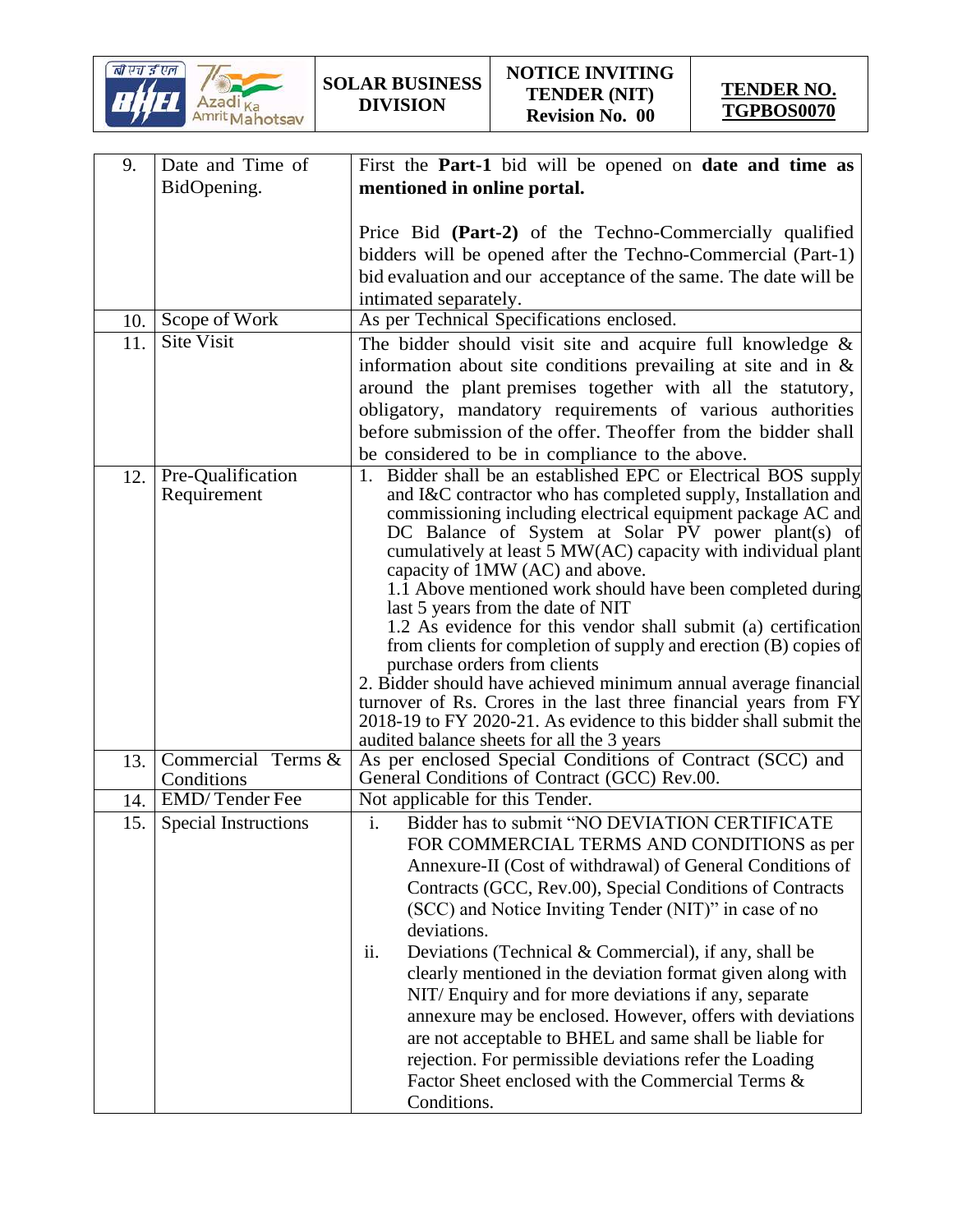

| iii.              | Un Priced Bid Format shall be submitted along with the                                     |
|-------------------|--------------------------------------------------------------------------------------------|
|                   | Techno- Commercial (Part-1) bid, dully signed and stamped                                  |
|                   | by the authorized signatory, with "QUOTED" written                                         |
|                   | against each items & columns (wherever applicable) as an                                   |
|                   | indication that the price for the same has been indicated/                                 |
|                   | quoted in the price bid.                                                                   |
| iv.               | Bidders are requested to carefully examine and understand                                  |
|                   | the specifications, scope of work etc. and seek clarifications,                            |
|                   | if required, to ensure that they have understood the                                       |
|                   | specifications, scope of work. Such clarifications should be                               |
|                   | sought latest before five days of the due date of submission                               |
|                   | of complete offers. Bidder's offer should not carry any                                    |
|                   | sections like clarifications, interpretations and/ or                                      |
|                   | assumptions. Price quoted by the bidder shall not be allowed                               |
|                   | to change on their not understanding scope. Price change                                   |
|                   | shall be applicable only in case M/s. BHEL made change in                                  |
|                   | scope. Any clarifications or ambiguities shall be sought by                                |
|                   | vendor before submitting the offer.                                                        |
| V.                | Bidders to submit the filled in price bid under the part-2 bid                             |
|                   | only.                                                                                      |
| vi.               | If, in the price bid quoted for the required items/equipment/                              |
|                   | services, there is discrepancy between the unit price and the                              |
|                   | total price (which is obtained by multiplying the unit price                               |
|                   | by the quantity), the unit price shall prevail and the total                               |
|                   | price shall be corrected accordingly.                                                      |
| vii.              | If there is an error in a total corresponding to the addition or                           |
|                   | subtraction of sub-totals, the sub-totals shall prevail and the                            |
|                   | total shall be corrected accordingly.                                                      |
| viii.             | If there is a discrepancy between words and figures, the                                   |
|                   | amount in words shall prevail, unless the amount expressed                                 |
|                   | in words is related to an arithmetic error, in which case the                              |
|                   | amount in figures shall prevail subject to conformance to sl.                              |
|                   | no. a & b mentioned above.<br>Price shall be quoted for each items of the price bid format |
| $\overline{1}X$ . | separately against the respective items and against all                                    |
|                   | applicable columns.                                                                        |
| Х.                | In case, if the vendor is not registered with us, such vendors                             |
|                   | are requested to register with BHEL - SBD immediately                                      |
|                   | (For details of vendor registration please visit                                           |
|                   | www.bhel.com). Your offer will be considered only after                                    |
|                   | successful vendor registration, before RA. Along with offer                                |
|                   | submission, details of vendor registration application shall                               |
|                   | be furnished.                                                                              |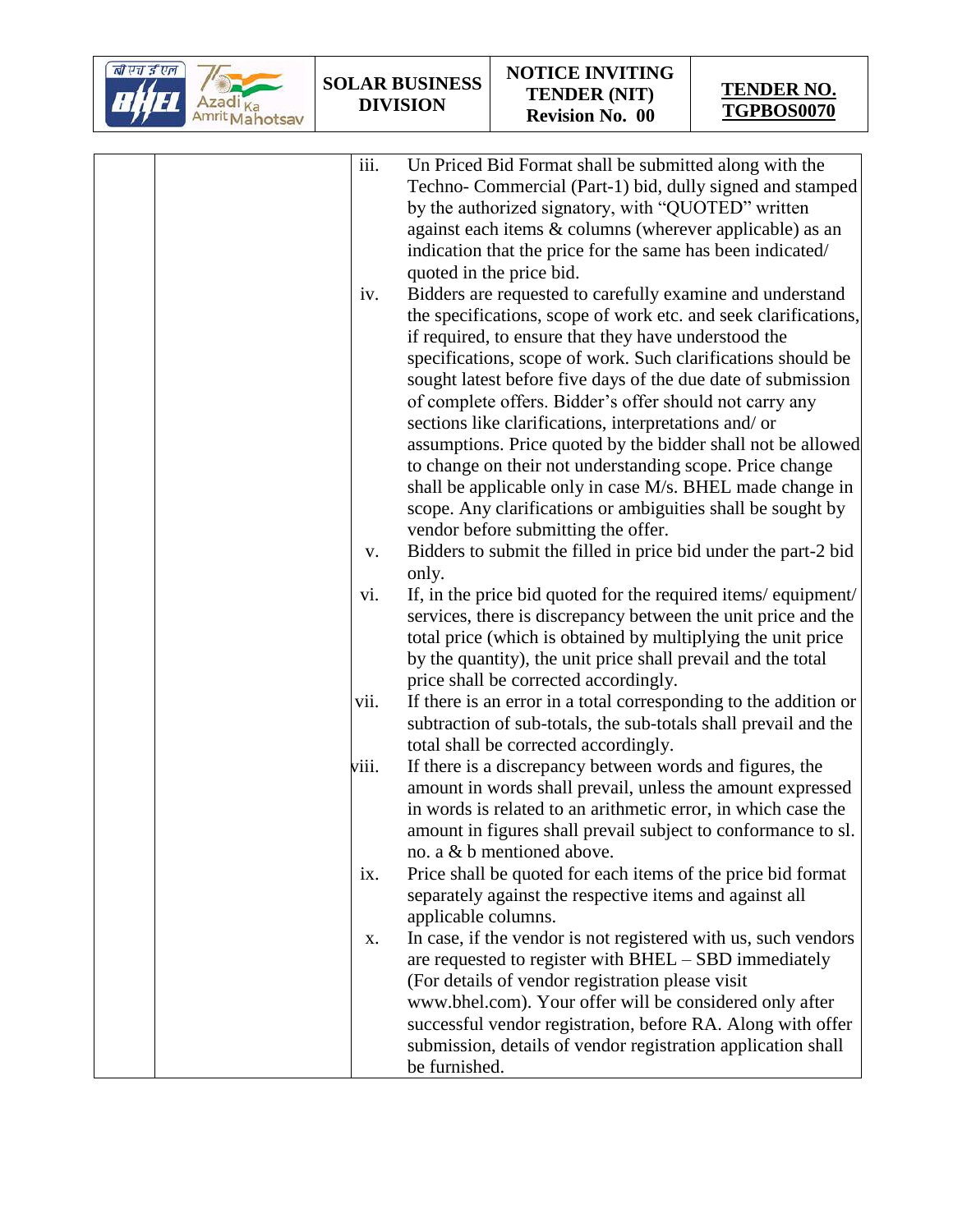

| 16. | <b>Basis</b> for Rejection of | i.            | Incomplete offers i.e., offers without documents as per       |
|-----|-------------------------------|---------------|---------------------------------------------------------------|
|     | Offers                        |               | instruction of the tender and offers not complying with NIT/  |
|     |                               |               | Enquiry conditions shall be liable for rejection.             |
|     |                               | ii.           | Offers not meeting the Pre-Qualification Requirements shall   |
|     |                               |               | be liable for rejection.                                      |
|     |                               | iii.          | Offers not qualifying technically/commercially shall be       |
|     |                               |               | liable for rejection.                                         |
|     |                               | iv.           | Offers from the vendors/ bidders who are in the "Banned"      |
|     |                               |               | list" / "Blacklist" / "Put on Hold"/ "Put on Holiday" by      |
|     |                               |               | "Any unit of BHEL" or "Govt. of India" or "Govt. of           |
|     |                               |               | Karnataka" or "Govt of other states in India" shall not be    |
|     |                               |               |                                                               |
|     |                               |               | accepted.                                                     |
|     |                               | V.            | Offers with deviations beyond the BHEL requirements           |
|     |                               |               | mentioned in commercial terms and conditions or deviations    |
|     |                               |               | taken beyond the loading factor limits indicated in           |
|     |                               |               | commercial terms and conditions shall be liable for           |
|     |                               |               | rejection.                                                    |
|     |                               | vi.           | The decision on Acceptance/ Rejection of offers as decided    |
|     |                               |               | by BHEL shall be final and binding on the vendors/ bidders.   |
|     |                               | vii.          | BHEL reserves the right to reject offer of any bidder based   |
|     |                               |               | on their poor/non-performance in past/present projects/       |
|     |                               |               | orders.                                                       |
|     |                               | viii.         | BHEL reserves the right to:                                   |
|     |                               | a)            | Accept or reject any bid received at its discretion without   |
|     |                               |               | assigning any reasons whatsoever.                             |
|     |                               | b)            | Postpone the scheduled date without assigning any reason      |
|     |                               |               | whatsoever.                                                   |
|     |                               | $\mathbf{c})$ | May ask for further qualification during techno commercial    |
|     |                               |               | scrutiny of bids received and bidder will comply.             |
|     |                               | ix.           | BHEL shall not be liable for any expenses incurred by         |
|     |                               |               | bidder in preparation of bid irrespective of whether it is    |
|     |                               |               | accepted or not.                                              |
|     |                               | Х.            | Canvassing i.e. soliciting favor, seeking advantage etc. in   |
|     |                               |               | any form is strictly prohibited and any bidder found to have  |
|     |                               |               | engaged in canvassing shall be liable to have his bid         |
|     |                               |               | rejected summarily.                                           |
|     |                               | xi.           | If the bidder deliberately gives any wrong information in his |
|     |                               |               | tender to create circumstances for the acceptance to his bid, |
|     |                               |               | BHEL reserves the right to reject such offer.                 |
|     |                               | xii.          | Purchaser shall be under no obligation to accept the lowest   |
|     |                               |               | or any other tender and shall be entitled to accept or reject |
|     |                               |               | or negotiate any/all tender(s) in part or full without        |
|     |                               |               | assigning any reason whatsoever.                              |
| 17. | <b>Documents Enclosed</b>     |               | i. Pre-Qualification Requirement (PQR)                        |
|     |                               |               | ii. Special Conditions of Contract (SCC) and its Annexures    |